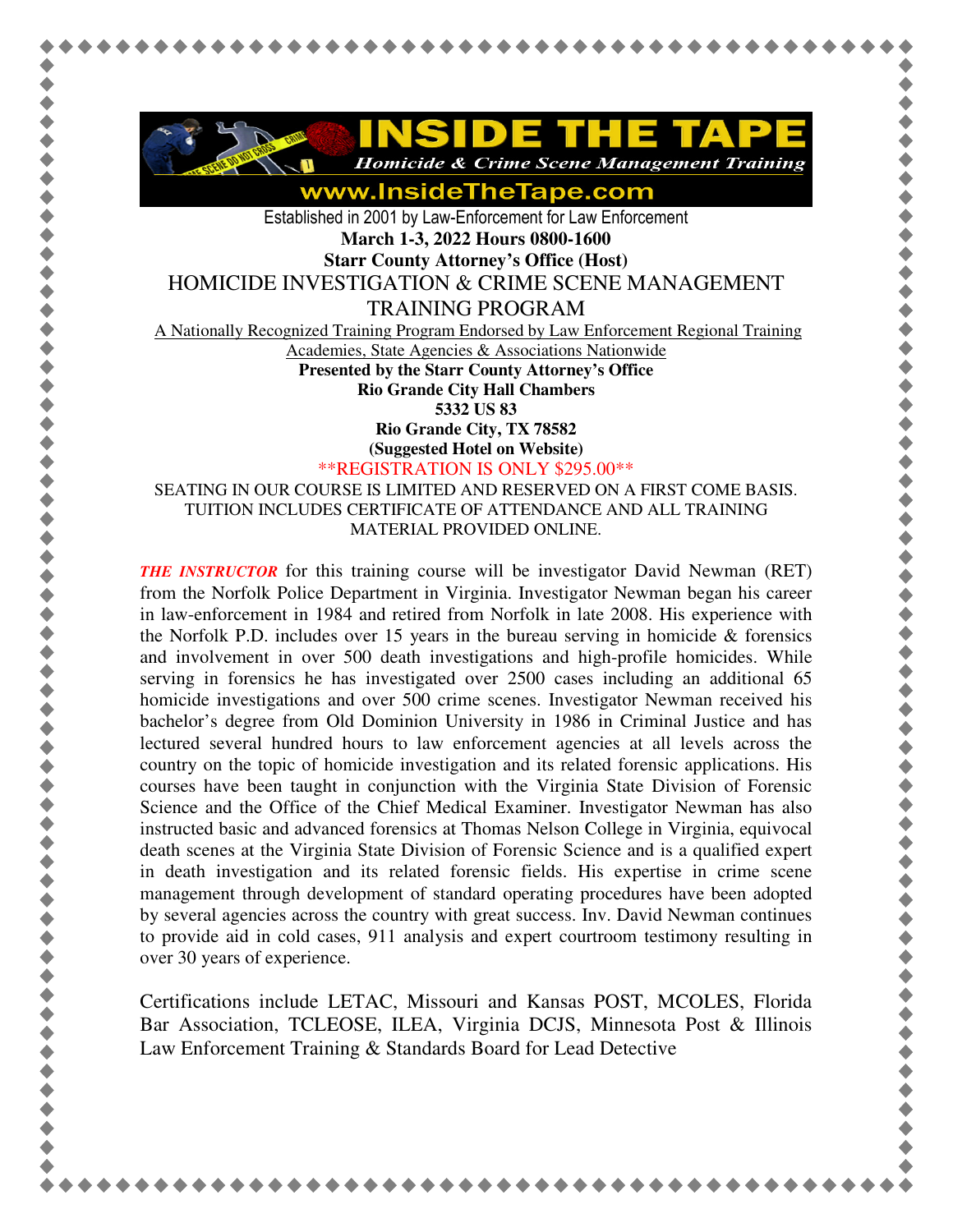## **COURSE TOPICS** ARE TO INCLUDE:

\*Development of Standard Operating Procedures Regarding the Suspicious Death Scene

\*Defining and Explaining the Various Levels of Association that Exist Between the Homicide Victim and Offender (Pyramid of Association) (Solvability Factors)

\*Initial Scene Responsibilities Covering Boundaries, Canvassing (Data Collection) & Immediate Leads (Sources)

\*Proper Crime Scene Protocol as it Relates to Death Investigation & Homicide

\*Cold Case Investigation Strategies & Review of Solvability Factors (Case Objectives) \*Cold Case Reviews

\*Evaluation of the 911 Call During the Active Phase through Case Reviews

\*Sources of Crime Scene Contamination & Prevention (Assessment Accountability)

\*Categories of Circumstantial Evidence and Recognition of Contamination

\*Victimology and Immediate Lead Indicators (High Vs. Low Risk)

\*Medical-Legal Death Investigation (Victim I.D. / Time of Death / Injury Recognition) \*Primary & Secondary Crime Scenes (Proper Definition)

\*Crime Scene Sequence Event Determination – Model Employing Scientific Method \*Crime Scene Evaluation (Execution of the Walk-thru)

\*Crime Scene Indicators Related to Motive, Manner of Death & Method of Operation

\*DNA Review and Touch Evidence (Familial DNA & Phenotyping) (Genealogy)

\*Specific Types of Crime Scenes & Related Forensic Disciplines

\*Case Review (To Change Each Course)

\*Suicide and Equivocal Death Scene Investigation – Analysis of Equivocal Death

\*SIDS Review and Infant Homicide Scene

Inside the Tape has been committed to providing quality training to law-enforcement agencies since 2001 without raising tuition rates or cancelling classes. We have added more in-depth topics and several new case reviews to our program which continues to receive high marks from law enforcement at all levels across the country and has been used as a model for homicide scene management by agencies such as the Cincinnati, Austin, Detroit, Atlanta and St Paul Police in Minnesota. Several agencies contract our program out for in-service training and have implemented our methodologies and crime scene management principles with great success resulting in higher clearance and conviction rates. Our courses have also been certified by the Illinois Law Enforcement Training and Standards Board by the Law and Justice Commission as required training to serve as a lead detective in the state.

REGISTER ONLINE AT WWW.INSIDETHETAPE.COM

Simply go to the calendar page and click the on-line registration link for the Rio Grande City Course. Print out the registration form and complete including method of payment. Fax the registration to 1-866-529-6152. You will receive a confirmation within 24 hours and a receipt if paying by credit card. Once payment is made refunds are not issued but credits are given for any future training course offered in the U.S.

INVESTIGATOR DAVID NEWMAN (RET) NORFOLK POLICE DEPARTMENT HOMICIDE & FORENSIC SECTION

INSIDETHETAPE@COX.NET WWW.INSIDETHETAPE.COM **Phone:** (757) 748-1991 **Fax:** (866) 529-6152 **Toll Free: (800) 297-6007** 

\*\*\*\*\*\*\*\*\*\*\*\*\*\*\*\*\*\*\*\*\*\*\*\*